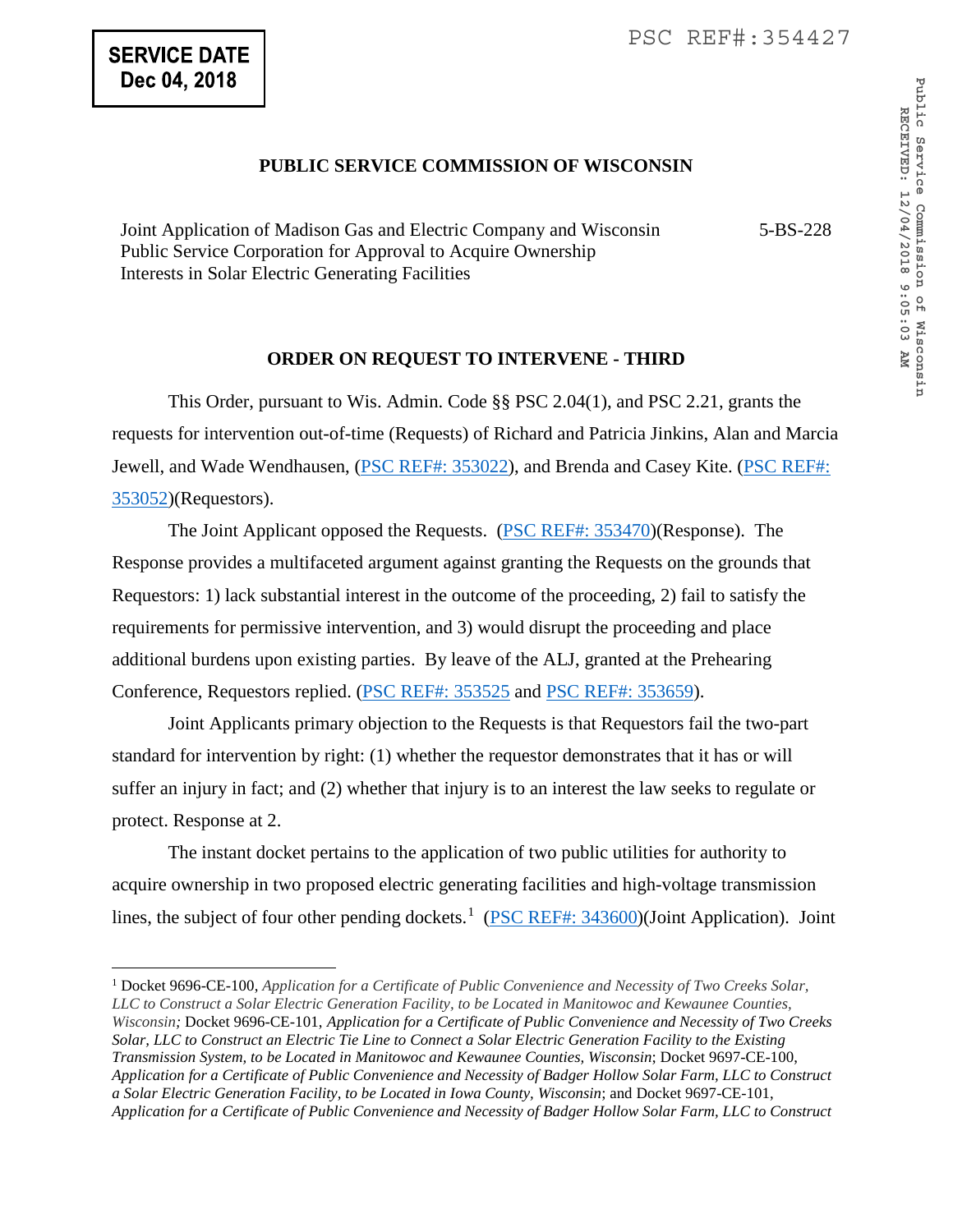### Docket: 5-BS-228

 $\overline{a}$ 

Applicants request, in pertinent part, approval of this acquisition under Wis. Stat. § 196.49. (Joint Application at 9).

Joint Applicants assert that Requestors are ratepayers of neither utility. (Response at 1). Joint Applicant's argue that because the criteria in Wis. Stat. § 196.49(3)(b), only serves to protect the interests of ratepayers of the Joint Applicants, Requestors fail part two of the intervention test. (Response at 2).

Joint Applicants' attempt to limit the inquiry of its proposal to the impacts on its own ratepayers contradicts settled law. "Wis. Stat. § 196.49(3)(b) provides that the Commission 'may require that no project may proceed until the Commission has certified that public convenience and necessity require the project.'" (Joint Application at 9, *quoting*, Wis. Stat. § 196.49(3)(b)). But, "the word 'public' in sub. (3) (b) includes all electric consumers in the state, not only the ratepayers of the utility seeking authorization." *Wisconsin Power & Light Co. v. PSC,* 148 Wis. 2d 881,893, 437 N.W.2d 888, (Ct. App. 1989). Requestors are electricity consumers in this state, so they quality as part of the "public" whose interest the Commission must consider if Joint Applicants desire approval of the acquisition. Furthermore, *Wisconsin Power & Light Co. v. PSC*, dealt with a Commission denial of a project that would shift costs from the applicant's ratepayers to those of other utilities. And here the Kites assert, they, "stand more to lose from this project than any customer of the [Joint] Applicants." [\(PSC REF#: 353659\)](http://apps.psc.wi.gov/pages/viewdoc.htm?docid=%20353659) (Kite Response at 2).

Joint Applicants also assert that Requestors' alleged injury fails part-one of the intervention test. Joint Applicants argue that Requestors' assertion that they are will be affected by the impact of the proposal on energy rates is "theoretical," and, therefore not, injury in fact. (Response at 2).

This argument ignores the facts of the acquisition, as clarified by one of the applicants after the filing of the Joint Application in a response to a Commission staff data request. Joint Applicants, "intend to transfer to [American Transmission Company] their ownership interests in the generation tie lines and related facilities [] they acquire as part of the proposed projects."

*an Electric Tie Line to Connect a Solar Electric Generation Facility to the Existing Transmission System, to be Located in Iowa County, Wisconsin*.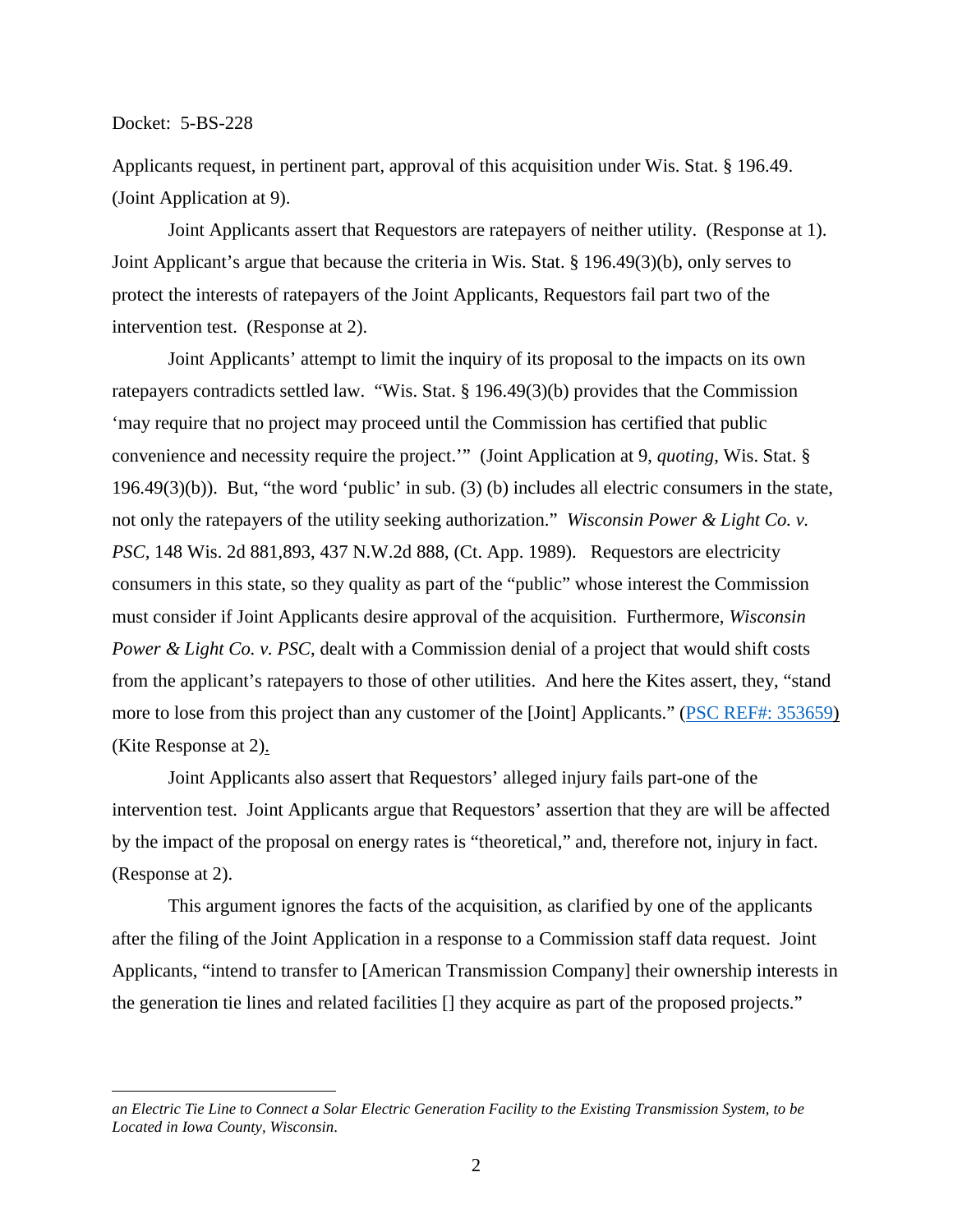### Docket: 5-BS-228

[\(PSC REF#: 349600\)](http://apps.psc.wi.gov/pages/viewdoc.htm?docid=%20349600)(Response to PSCW JK-06). ATC's cost are borne directly by Requestors as a customer of an ATC owner utility. [\(PSC REF#: 353659\)](http://apps.psc.wi.gov/pages/viewdoc.htm?docid=%20353659)(Kite Response at 2).

This argument also reduces the test for injury in fact to a simple conditional statement: if an alleged injury is theoretical, then it cannot be injury in fact. However, this argument obfuscates the complexity of this test. "Injury alleged, which is remote in time or which will only occur as an end result of a sequence of events set in motion by the agency action challenged, can be a sufficiently direct result of the agency's decision to serve as a basis for standing." *Wisconsin's Environmental Decade, Inc.* v. *Public Service Commission of Wisconsin et al.,* 69 Wis. 2d. 1, 14, 230 N.W.2d 243 (1975). "However, the sequence of events cannot be so conjectural or hypothetical, … as to strain the imagination." *Fox v. Wisconsin Dept. of Health and Social Services,* 112 Wis.2d 514, 334 N.W.2d 532 (1983) (internal citation omitted).

The Joint Application describes the facilities and their acquisition, in a manner that renders alleged injury to Requestors a possible result of Commission action. If constructed, the energy generated by the facilities will dispatch according to the requirements of the MISO market across an integrated transmission system. [\(PSC REF#: 343600](http://apps.psc.wi.gov/pages/viewdoc.htm?docid=%20343600) at 5 and 24). So the construction and operation of the facilities, in some way, will impact the interests of all electric consumers in the state. For the same reasons, the acquisition of the facilities may compound (or lessen) these impacts, or cause impacts to the public different in nature to that of the facilities. Therefore, in this proceeding, whether the acquisition poses injury to Requestors is up for debate.

Simply because Requestors cannot precisely enumerate the injury alleged at this stage of the proceeding does not disqualify that injury as so conjectural or hypothetical as to strain the imagination. By asking the Commission to reject an assertion of "theoretical" but possible injury, Joint Applicants ask the Commission to force Requestors to prove injury will occur before they are allowed to participate in the process by which those fact may be revealed. This runs contrary to logic, and the plain language of the standard for intervention which provides, "[a] person whose substantial interests **may** be affected by the commission's action or inaction in a proceeding shall be admitted as an intervenor." Wis. Admin. Code § PSC 2.21(1) (emphasis added), *See* Wis. Stat. § 227.44(2m).

Joint Applicants also assert that Requestors' participation at this time, will disrupt the proceeding will cause additional burdens upon the existing parties by requiring responses to Requestors' discovery, and review of possible response to Requestors' offered evidence.

3